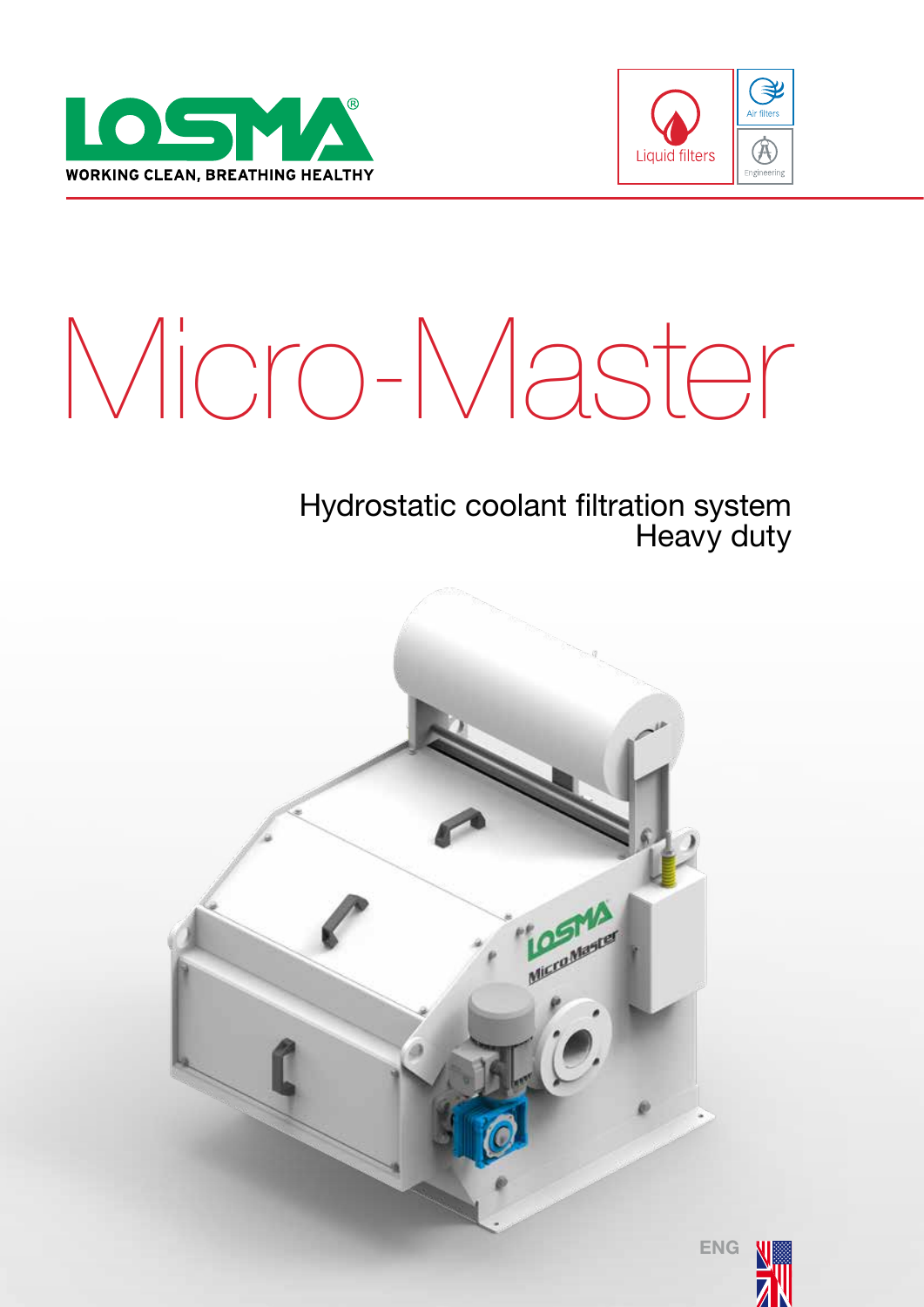## Micro-Master

Micro-Master a range of high efficiency gravity filters for coolants, using non-woven fabric as filter media.

Micro-Master series is available in 2 models, able to manage from 60 to 100 l/min of neat oil and from 100 to 300 l/min of water based emulsion, contaminated by magnetic or nonmagnetic particles.

Micro-master's operation is simple and its efficiency is stable and constant.

The type of filter is suitable for heavy duty machining, machining with light alloys (aluminium, brass) applications with neat oils and 24h/24h machining.



LOSMA guarantees that every single unit is individually tested through strict control procedures. Each unit is issued a test certificate for quality and function.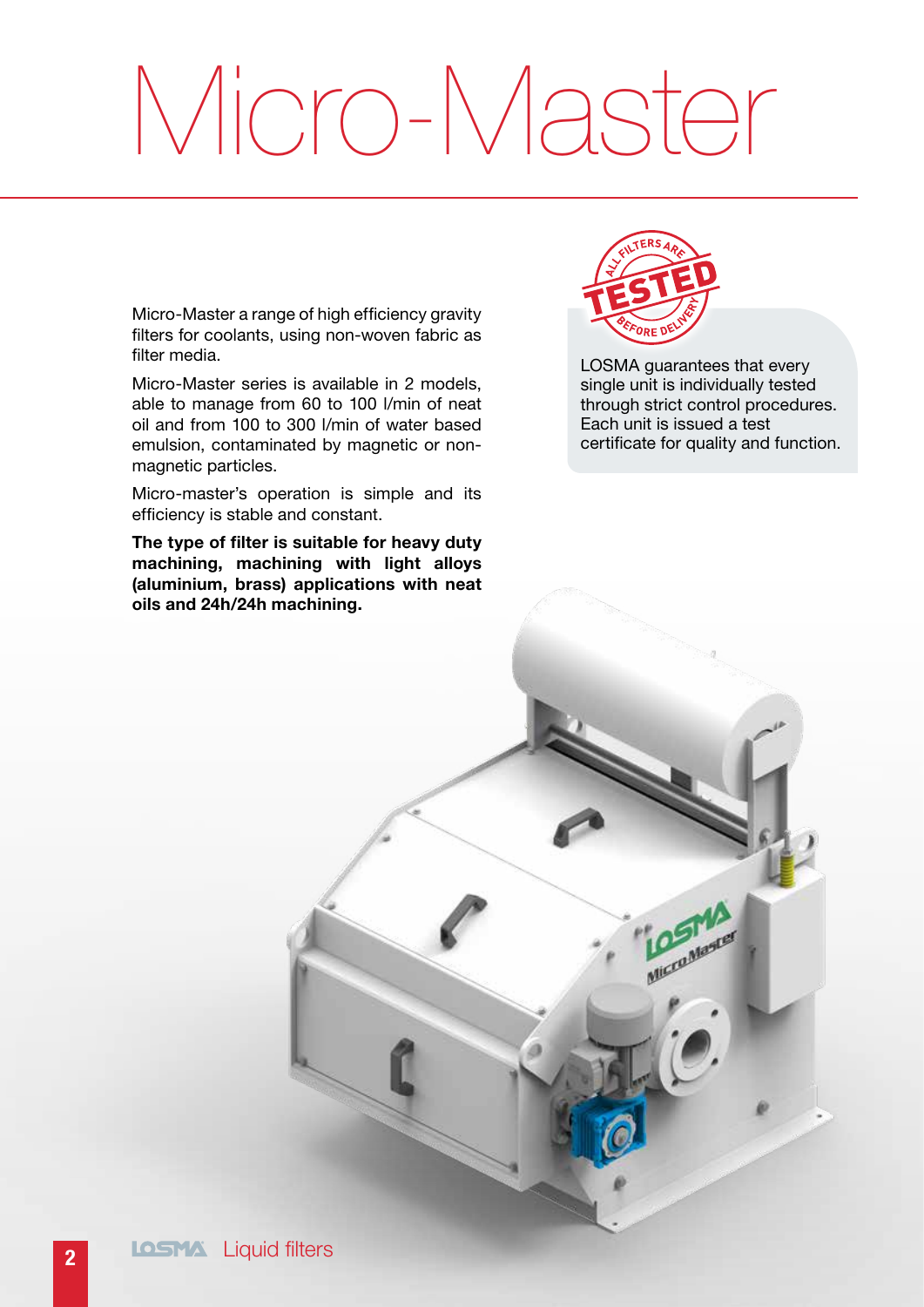

## Technical data



|        | А                                                         |    |
|--------|-----------------------------------------------------------|----|
| o<br>ø | a<br>c<br>$\overline{\bullet}$<br>$\overline{\mathbf{o}}$ |    |
| 뎩<br>Ħ | 回<br>m<br>$\bullet$<br>۰                                  | m  |
| 8      |                                                           | B  |
| 50     | $\overline{B}$<br>$\overline{C}$                          | 50 |

|                     | Dimensions (mm) |     |  |  |
|---------------------|-----------------|-----|--|--|
| <b>MICRO-MASTER</b> | А               | R   |  |  |
| Micro 100           | 790             | 580 |  |  |
| Micro 200           |                 | 780 |  |  |

|                     | Flowrate I/min*     |     |                                               |                                                                 |  |
|---------------------|---------------------|-----|-----------------------------------------------|-----------------------------------------------------------------|--|
| <b>MICRO-MASTER</b> | Grinding (emulsion) |     | Finishing grinding (oil) Drawbench (emulsion) | <b>Washing Machines,</b><br>chip removal machine,<br>(emulsion) |  |
| Micro 100           | 100                 | 60  | da 100 a 150                                  | 150                                                             |  |
| Micro 200           | 200                 | 100 | da 200 a 300                                  | 300                                                             |  |

\* Flow rates data refers to emulsion with a max. oil concentration of 5% or neat oil with a max. viscosity of 20cst at 40°C, and with a filtering media havinga weight not over 35g/m2. Different characteristics of the coolant to be treated, pollutant typology and its concentration could considerably influence the filtration system's performances. Our Technical Dept. is available for studying the best solution for your requirements.